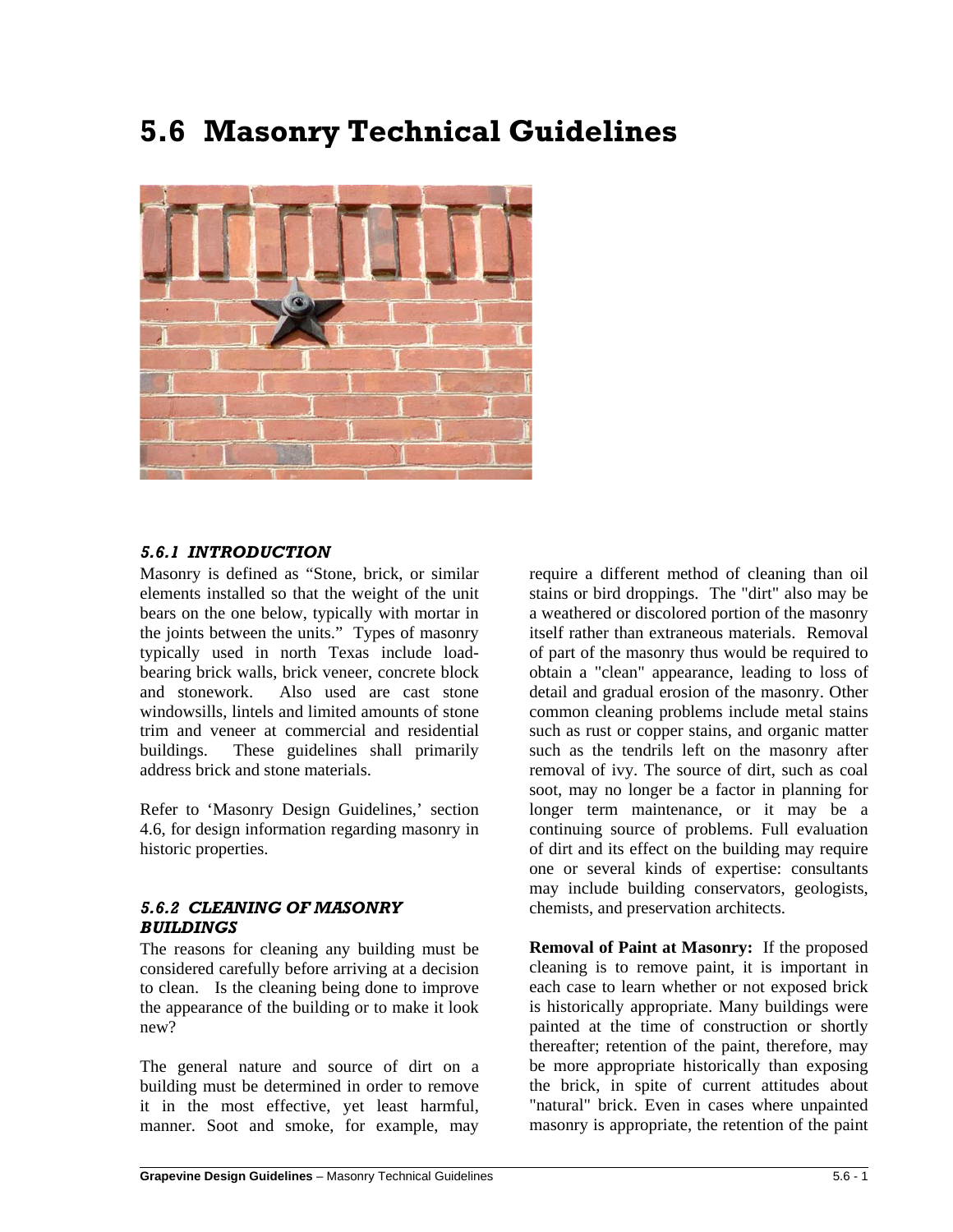may be more practical than removal in terms of long-range preservation of the masonry. In some cases, however, removal of the paint may be desirable. For example, the old paint layers may have built up to such an extent that removal is necessary prior to repainting.



PAINTED BRICK



PAINTED BRICK STOREFRONT

**Types Of Cleaning:** Cleaning methods generally are divided into three major groups:

- Water
- Chemical
- Mechanical (abrasive).

The potential effect of each proposed method of cleaning on the environment should be evaluated carefully. Chemical cleaners, even though diluted, may damage trees, shrubs, grass, and plants. Animal life, ranging from domestic pets to song birds to earth worms, also may be affected by the runoff. In addition, mechanical methods can produce hazards through the creation of airborne dust.

The proposed cleaning project also may cause property damage. Wind drift, for example, may carry cleaning chemicals onto nearby automobiles, causing etching of the glass or spotting of the paint finish. Similarly, airborne dust can enter surrounding buildings, and excess water can collect in nearby yards and basements. The potential health dangers of each method proposed for the cleaning project must be considered relative to personal safety, and the dangers must be avoided.

Several potentially useful cleaning methods should be tested prior to selecting the one for use on the building. The simplest and least dangerous methods should be included as well as those more complicated. All too often simple methods, such as a low pressure water wash, are not even considered, yet they frequently are effective, safe, and least expensive. It is worth repeating that these methods should be tested prior to considering harsher methods; they are safer for the building, safer for the environment, and less expensive.

**Test Patch:** Cleaning tests, whether using simple or complex methods, should be applied to an area of sufficient size to give a true indication of effectiveness. The test patch should include at least a square yard, and, in buildings with stone veneer, should include several stones and mortar joints. It should be remembered that a single building may have several types of masonry materials and similar materials may have different surface finishes; each of these differing areas should be tested separately. The results of the tests may well indicate that several methods of cleaning should be used on a single building.

**Water Cleaning:** Water methods of cleaning soften the dirt and rinse the deposits from the surface, and include: (1) low pressure wash over an extended period, (2) moderate to high pressure wash, and (3) steam. Bristle brushes frequently are used to supplement the water wash. All joints, including mortar and sealants, must be sound in order to minimize water penetration to the interior.

Porous masonry may absorb excess amounts of water during the cleaning process and cause damage within the wall or on interior surfaces. Normally, however, water penetrates only part way through even moderately absorbent masonry materials.

Excess water also can bring soluble salts from within the masonry to the surface, forming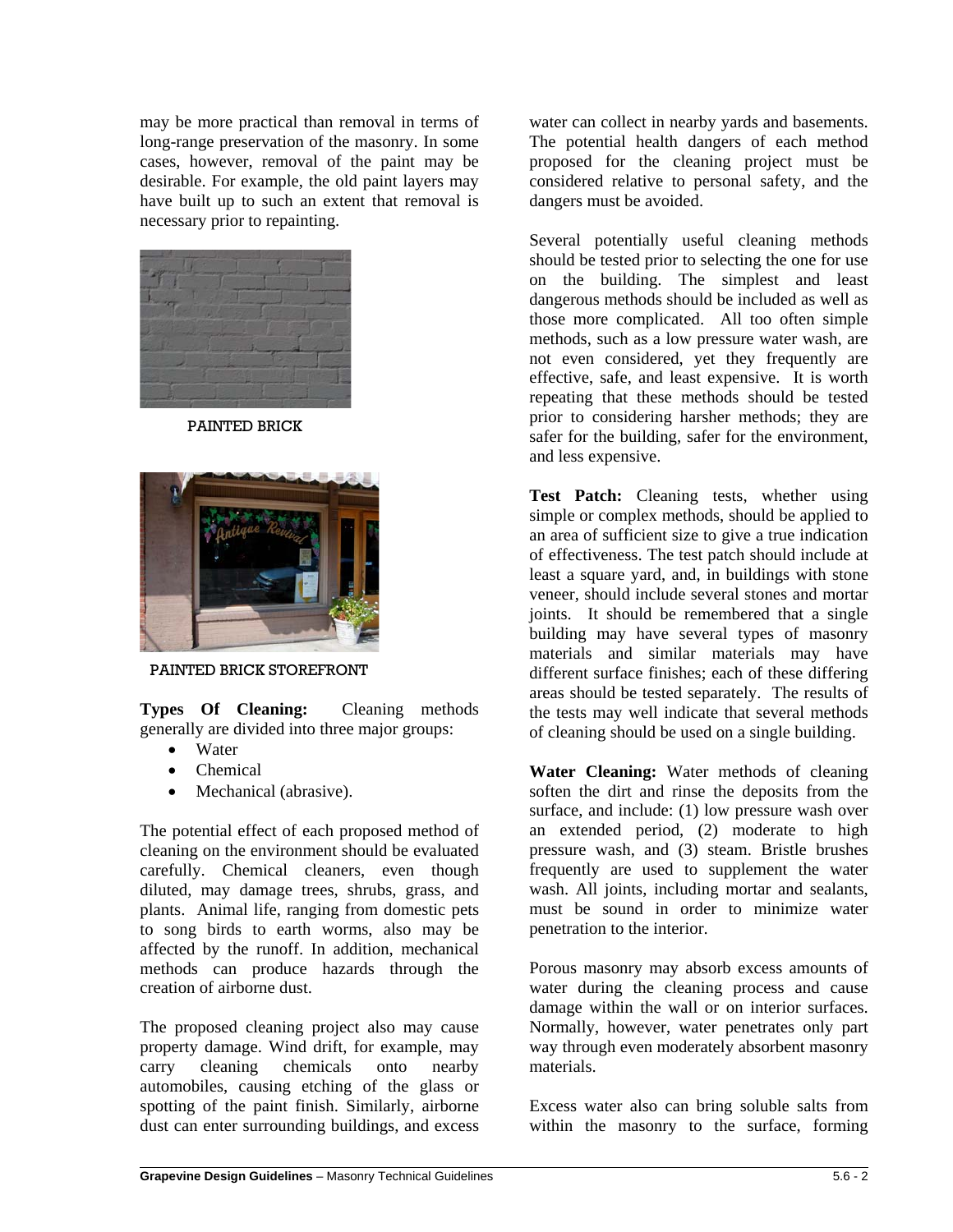efflorescence; in dry climates, the water may evaporate inside the masonry, leaving the salts slightly in back of the surface. Efflorescence usually can be traced to a source other than a single water wash.

Another source of surface disfigurement is chemicals such as iron and copper in the water supply; even "soft" water may contain deleterious amounts of these chemicals. Water methods cannot be used during periods of cold weather because water within the masonry can freeze, causing spalling and cracking. Since a wall may take over a week to dry after cleaning, no water cleaning should be permitted for several days prior to the first average frost date, or even earlier if local forecasts predict cold weather.

In spite of these potential problems, water methods generally are the simplest to carry out, the safest for the building and the environment, and the least expensive.



**Chemical cleaning:** Chemical cleaners react with the dirt and/or masonry to hasten the removal process; the deposits, reaction products ducts and excess chemicals then are rinsed away with water. Since most chemical cleaners are water based, they have many of the potential problems of plain water. Chemical cleaners have other problems as well. Some types of masonry are subject to direct attack by cleaning chemicals. Marble and limestone, for example, are dissolved easily by acidic cleaners, even in dilute forms. Another problem may be a change in the color of the masonry caused by the chemicals, not by removal of dirt; the cleaner also may leave a hazy residue in spite of heavy rinsing. In addition, chemicals can react with components of mortar, stone, or brick to create soluble salts which can form efflorescences, as mentioned earlier. Historic brick buildings are particularly susceptible to damage from hydrochloric (muriatic) acid, although it is, unfortunately, widely used on these structures.

**Mechanical cleaning:** Mechanical methods include grit blasting (usually sand blasting), grinders, and sanding discs, which remove the dirt by abrasion and usually are followed by a water rinse. Grit blasters, grinders, and sanding discs all operate by abrading the dirt off the surface of the masonry, rather than reacting with the dirt and masonry as in water and chemical methods. Since the abrasive does not differentiate between the dirt and the masonry, some erosion of the masonry surface is inevitable with mechanical methods, especially blasting. Although a skilled operator can minimize this erosion, some erosion will still take place. Mechanical methods should never be used on brick, soft stone, detailed carvings or polished surfaces and should be used with extreme caution on others.

Grit blasting, unfortunately, still is widely used in spite of these serious effects. In most cases, blasting will leave minute pits on the surface of the masonry. This additional roughness actually increases the surface area on which new dirt can settle and on which pollutants can react.

Mortar joints, especially those with lime mortar, also can be eroded by mechanical cleaning. In some cases, the damage may be visual, such as loss of joint detail or increased joint shadows. Joints constitute a significant portion of the masonry surface (up to 20% in a brick wall) so this change should not be considered insignificant. In other cases, however, the erosion of the mortar joint may permit increased water penetration, leading to the necessity for complete repointing.

# *5.6.3 WATER REPELLENT AND WATERPROOF COATINGS*

Coatings frequently are applied to historic buildings without concern for the cause of any water infiltration or the consequences of the coating. Water penetration to the interior usually is not caused by porous masonry but by deteriorated gutters and down spouts, deteriorated mortar, capillary moisture from the ground (rising damp), or condensation. Coatings will not solve these problems.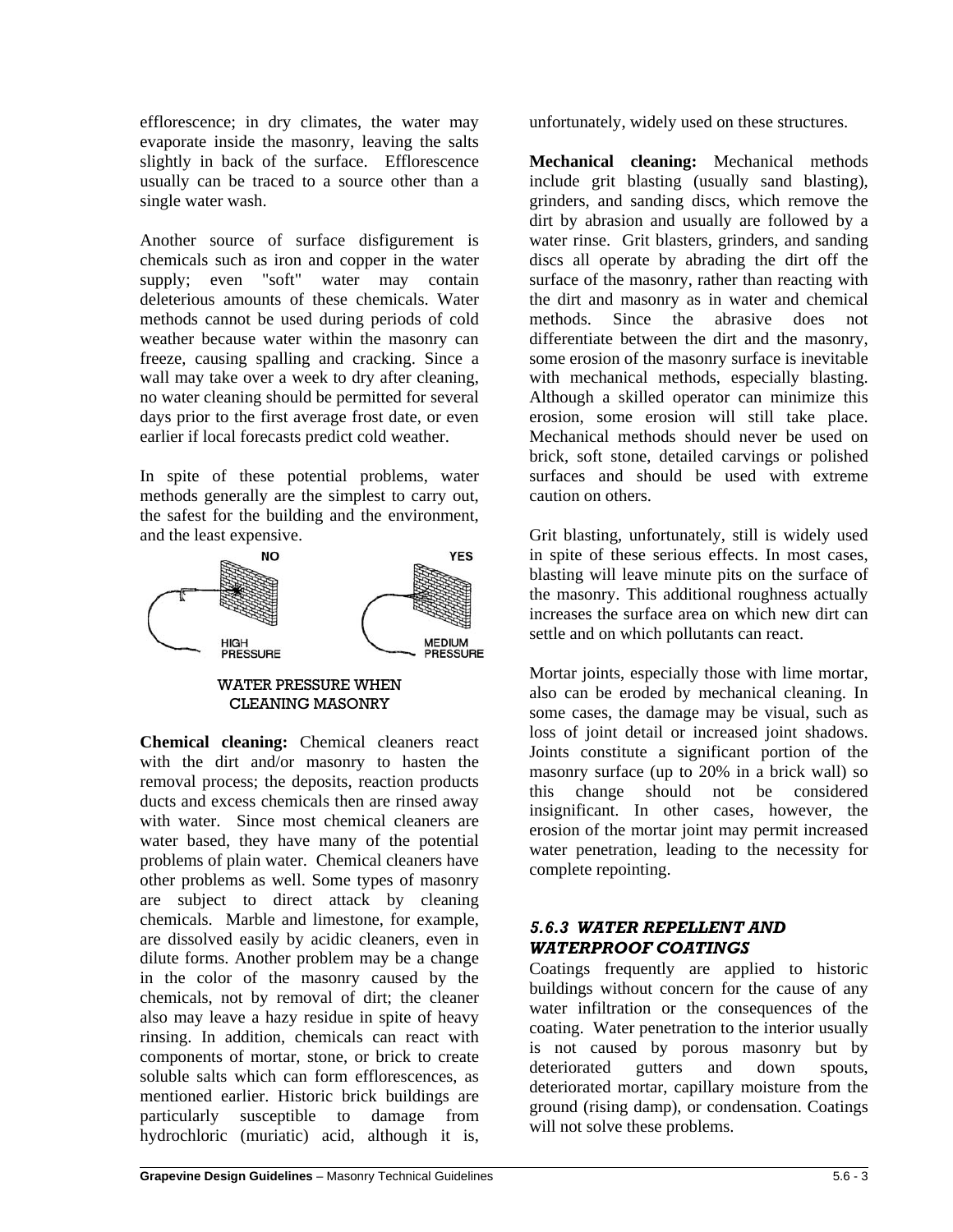Coatings may make existing adverse conditions worse; in the case of rising damp the coatings will allow the water to go even higher because of the retarded rate of evaporation. The claim also is made that coatings keep dirt and pollutants from collecting on the surface of the building thus reducing the requirement for future cleaning. While at times this may be true, at other times the coatings actually retain the dirt more than uncoated masonry. More important, however, is that these coatings can cause greater deterioration of the masonry than that caused by pollution, so the treatment may be worse than the problem one is attempting to solve.

**Waterproof coatings** seal the surface from liquid water and from water vapor; they usually are opaque, such as bituminous coatings and some paints. These coatings usually do not cause problems as long as they exclude all water from the masonry. However, if water does enter the wall the coating can intensify the damage because the water will not be able to escape. During cold weather this water in the wall can freeze, causing serious mechanical disruption, such as spalling. In addition, the water eventually will get out by the path of least resistance. If this path is toward the interior, damage to interior finishes can result; if it is toward exterior cracks in the coating, it can lead to damage from the buildup of salts as described below.

**Water repellents** keep liquid water from penetrating the surface but allow water vapor to enter and leave through the "pores" of the masonry. They usually are transparent, such as the silicone coatings, although they may change the reflective property of the masonry, thus changing the appearance. Water repellent coatings can also cause serious damage; as they do not seal the surface to water vapor, it can enter the wall as well as leave the wall. Once inside the wall, the vapor can condense at cold spots, producing liquid water. Water within the wall, whether from condensation, leaking gutters, or other sources, can do damage, as explained earlier.

This is not to suggest that there is never a use for water repellents or waterproofings. Sandblasted brick, for example, may have become so porous that paint or some type of coating is essential. In other cases, the damage being caused by local pollution may be greater than the potential damage from the coatings. Generally, coatings are not necessary, however, unless there is a specific problem which they will help to solve. Consideration should be given to treating limited areas of a building rather than the entire building. Extreme exposures such as parapets, for example, or portions of the building subject to driving rains can be treated more effectively and less expensively than the entire building.

# *5.6.4 REPOINTING MORTAR JOINTS*

A good mortar joint on a masonry wall is meant to last at least 30 years, and preferably 50- 100 years; re-pointing of these joints should be considered as a regular maintenance item for any masonry on a building. The mortar joint in a historic masonry building has often been called a wall's "first line of defense."

Repointing, also known simply as "pointing" or somewhat inaccurately - "tuck pointing", is the process of removing deteriorated mortar from the joints of a masonry wall and replacing it with new mortar. Properly done, repointing restores the visual and physical integrity of the masonry. Improperly done, repointing not only detracts from the appearance of the building, but may also cause physical damage to the masonry units themselves.

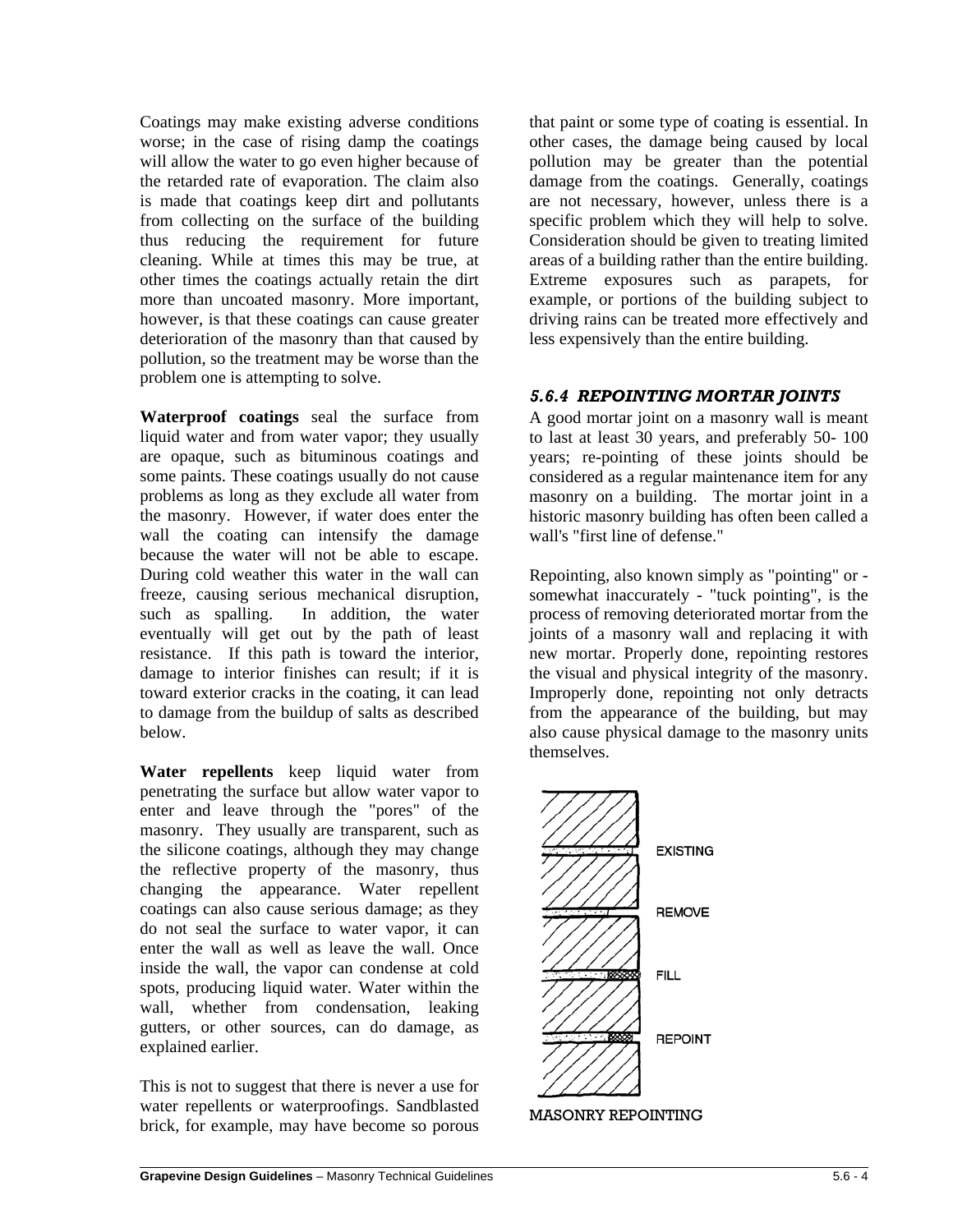The need to repoint is most often related to some obvious sign of deterioration, such as disintegrating mortar, cracks in mortar joints, loose bricks or stones, damp walls, or damaged plasterwork. However, the root cause of the deterioration - leaking roofs or gutters, differential settlement of the building, capillary action causing rising damp, or extreme weather exposure - should be dealt with prior to beginning work. Without appropriate repairs to eliminate the source of the problem, mortar deterioration will continue and any repointing will have been a waste of time and money.

Repointing is both expensive and time consuming due to the extent of handwork and special materials required. It is preferable to repoint only those areas that require work rather than an entire wall, as is often specified. But, if 25 to 50 per cent or more of a wall needs to be repointed, repointing the entire wall may be more cost effective than spot repointing. Total repointing may also be more sensible when access is difficult, requiring the erection of expensive scaffolding (unless the majority of the mortar is sound and unlikely to require replacement in the foreseeable future). Each project requires judgment based on a variety of factors.

**Finding an Appropriate Mortar Match:** Preliminary research is necessary to ensure that the proposed repointing work is both physically and visually appropriate to the building. Analysis of unweathered portions of the historic mortar to which the new mortar will be matched can suggest appropriate mixes for the repointing mortar so that it will not damage the building because it is excessively strong or vapor impermeable.

Although not crucial to a successful repointing project, for projects involving properties of special historic significance, a mortar analysis by a qualified laboratory can be useful by providing information on the original ingredients. Analysis requires interpretation, and there are important factors which affect the condition and performance of the mortar that cannot be established through laboratory analysis; these may include: the original water content, rate of curing, weather conditions during original

construction, the method of mixing and placing the mortar, and the cleanliness and condition of the sand. The most useful information that can come out of laboratory analysis is the identification of sand by gradation and color. This allows the color and the texture of the mortar to be matched with some accuracy because sand is the largest ingredient by volume.

In creating a repointing mortar that is compatible with the masonry units, the objective is to match the historic mortar as closely as possible, so that the new material can coexist with the old in a sympathetic, supportive and, if necessary, sacrificial capacity. The exact physical and chemical properties of the historic mortar are not of major significance as long as the new mortar conforms to the following criteria:

- The new mortar must match the historic mortar in color, texture and tooling.
- The sand must match the sand in the historic mortar.
- The new mortar must have greater vapor permeability and be softer (measured in compressive strength) than the masonry units.
- The new mortar must be as vapor permeable and as soft or softer (measured in compressive strength) than the historic mortar.

# **Components of Mortar:**

**Sand** is the largest component of mortar and the material that gives mortar its distinctive color, texture and cohesiveness. The three key characteristics of sand are: particle shape, gradation and void ratios.

For repointing mortar, rounded or natural sand is preferred for two reasons. It is usually similar to the sand in the historic mortar and provides a better visual match. It also has better working qualities or plasticity and can thus be forced into the joint more easily, forming a good contact with the remaining historic mortar and the surface of the adjacent masonry units. Although manufactured sand is frequently more readily available, it is usually possible to locate a supply of rounded sand.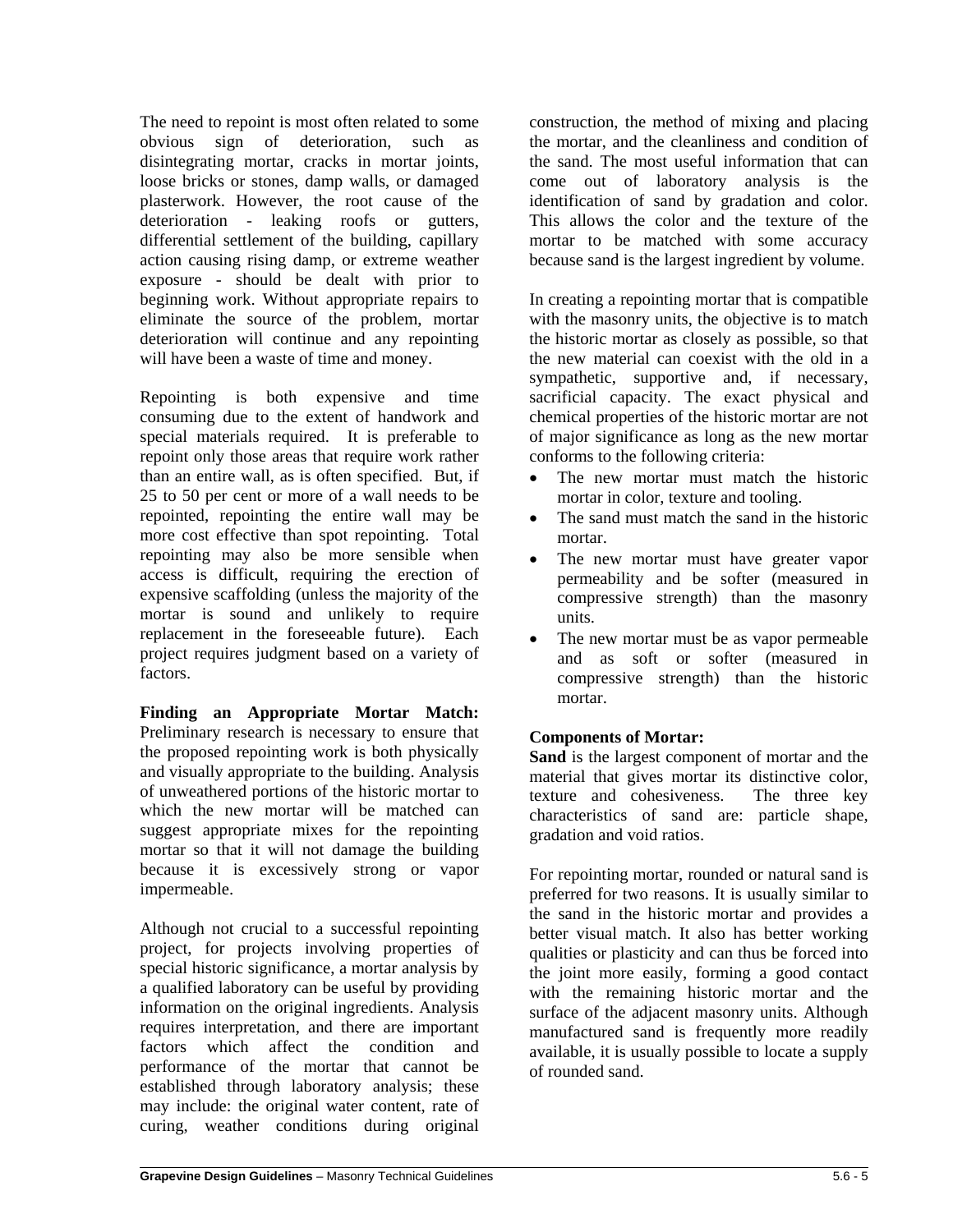

ORNATE MASONRY DETAILS REQUIRE GREAT CARE IN REPOINTING

**Mortar formulations** prior to the late-19th century used lime as the primary binding material. Lime is derived from heating limestone at high temperatures which burns off the carbon dioxide, and turns the limestone into quicklime. There are three types of limestone - calcium, magnesium, and dolomitic - differentiated by the different levels of magnesium carbonate they contain which impart specific qualities to mortar. Lime mortar is soft, porous, and changes little in volume during temperature fluctuations thus making it a good choice for historic buildings.

Because some of the kinds of lime, as well as other components of mortar, that were used historically are no longer readily available, even when a conscious effort is made to replicate a "historic" mix, this may not be achievable due to the differences between modern and historic materials.

More recent, 20th-century mortar has used portland cement as a primary binding material. A straight portland cement and sand mortar is extremely hard, resists the movement of water, shrinks upon setting, and undergoes relatively large thermal movements. When mixed with water, portland cement forms a harsh, stiff paste that is quite unworkable, becoming hard very quickly. It may be appropriate to add some portland cement to an essentially lime-based mortar even when repointing relatively soft 19th century brick under some circumstances when a slightly harder mortar is required. The more portland cement that is added to a mortar formulation the harder it becomes - and the faster the initial set.

White, non- staining portland cement may provide a better color match for some historic mortars than the more commonly available grey portland cement. But, it should not be assumed, however, that white portland cement is always appropriate for all historic buildings, since the original mortar may have been mixed with grey cement.

Masonry cement is a preblended mortar mix commonly found at hardware and home repair stores. It may contain hydrated lime, but it always contains a large amount of portland cement, as well as ground limestone and other workability agents, including air-entraining agents. Because masonry cements are not required to contain hydrated lime, and generally do not contain lime, they produce high strength mortars that can damage historic masonry. For this reason, they generally are not recommended for use on historic masonry buildings.

Hydrated lime mortars, and pre-blended lime putty mortars with or without a matched sand are commercially available. Custom mortars are also available with color. In most instances, preblended lime mortars containing sand may not provide an exact match; however, if the project calls for total repointing, a pre-blended lime mortar may be worth considering as long as the mortar is compatible in strength with the masonry. If the project involves only selected, "spot" repointing, then it may be better to carry out a mortar analysis which can provide a custom pre-blended lime mortar with a matching sand.

**Water** should be potable - clean and free from acids, alkalis, or other dissolved organic materials.

**Other Components:** In addition to the color of the sand, the texture of the mortar is of critical importance in duplicating historic mortar. Most mortars dating from the mid-19th century on, with some exceptions, have a fairly homogeneous texture and color. The visual characteristics of these mortars can be duplicated through the use of similar materials in the repointing mortar.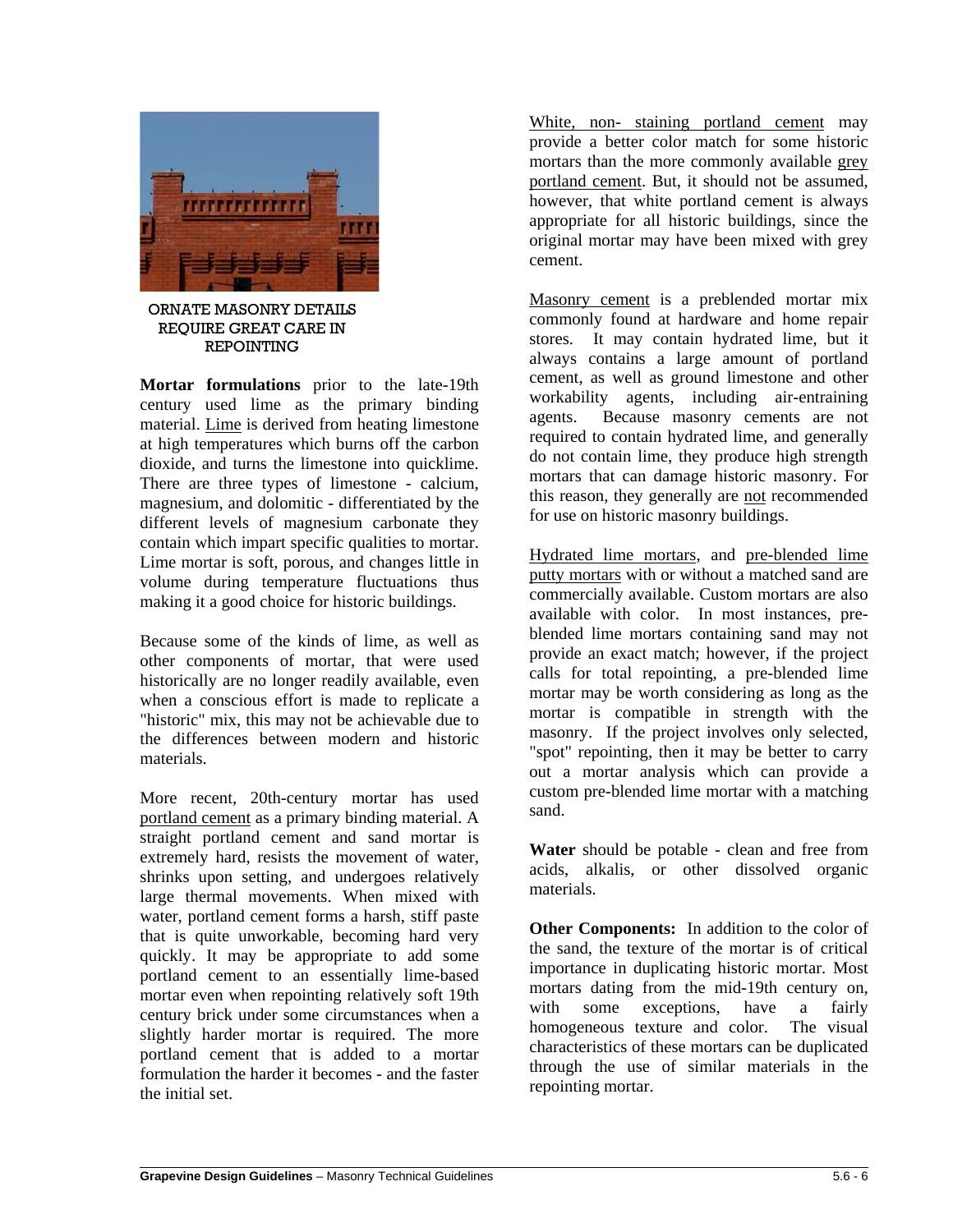Modern admixtures are used to create specific characteristics in mortar, and whether they should be used will depend upon the individual project. Air entraining agents, for example, help the mortar to resist freeze-thaw damage in northern climates. Accelerators are used to reduce mortar freezing prior to setting while retarders help to extend the mortar life in hot climates. Selection of admixtures should be carefully considered by the owner or the architect as part of the specifications, not something routinely added by the masons.

Generally, modern chemical additives are unnecessary and may, in fact, have detrimental effects in historic masonry projects. The use of antifreeze compounds is not recommended in north Texas. These are not very effective with high lime mortars and may introduce salts, which may cause efflorescence later. A better practice is to warm the sand and water, and to protect the completed work from freezing. Bonding agents are not a substitute for proper joint preparation, and they should generally be avoided. If the joint is properly prepared, there will be a good bond between the new mortar and the adjacent surfaces. In addition, a bonding agent is difficult to remove if smeared on a masonry surface.

**Mortar Type and Mix:** Mortars for repointing projects, especially those involving historic buildings, typically are custom mixed in order to ensure the proper physical and visual qualities. The actual specification of a particular mortar type should take into consideration all of the factors affecting the life of the building including: current site conditions, present condition of the masonry, function of the new mortar, degree of weather exposure, and skill of the mason. Thus, no two repointing projects are exactly the same.

**Test Panels** are recommended for re-pointing; these should be prepared prior to the beginning of the repointing work. The same techniques planned for use on the remainder of the project should be utilized, and should include all types of masonry, joint styles, mortar colors, and other problems likely to be encountered on the job. Usually a 3 foot by 3 foot area is sufficient for brickwork, while a somewhat larger area may be required for stonework. These panels establish an

acceptable standard of work and serve as a benchmark for evaluating and accepting subsequent work on the building.

**Joint Preparation:** Old mortar should be removed to a minimum depth of 2 to 2-1/2 times the width of the joint to ensure an adequate bond and to prevent mortar "popouts." For most brick joints, this will require removal of the mortar to a depth of approximately  $\frac{1}{2}$  to 1 inch. Any loose or disintegrated mortar beyond this minimum depth also should be removed.

Mortar should be removed cleanly from the masonry units, leaving square corners at the back of the cut. Before filling, the joints should be rinsed with a jet of water to remove all loose particles and dust. At the time of filling, the joints should be damp, but with no standing water present. For masonry walls that are extremely absorbent (limestone, sandstone and common brick) it is recommended that a continual mist of water be applied for a few hours before repointing begins.

Mortar components should be measured and mixed carefully to assure the uniformity of visual and physical characteristics. Repointing mortar is typically pre-hydrated by adding water so it will just hold together, thus allowing it to stand for a period of time before the final water is added. It is important to keep the water to a minimum for two reasons: first, a drier mortar is cleaner to work with, and it can be compacted tightly into the joints; second, with no excess water to evaporate, the mortar cures without shrinkage cracks. Mortar should be used within approximately 30 minutes of final mixing, and "retempering," or adding more water, should not be permitted.

**Filling the Joint:** Where existing mortar has been removed to a depth of greater than 1 inch, these deeper areas should be filled first, compacting the new mortar in several layers. The back of the entire joint should be filled successively by applying approximately 1/4 inch of mortar, packing it well into the back corners. This application may extend along the wall for several feet. As soon as the mortar has reached thumb-print hardness, another 1/4 inch layer of mortar - approximately the same thickness - may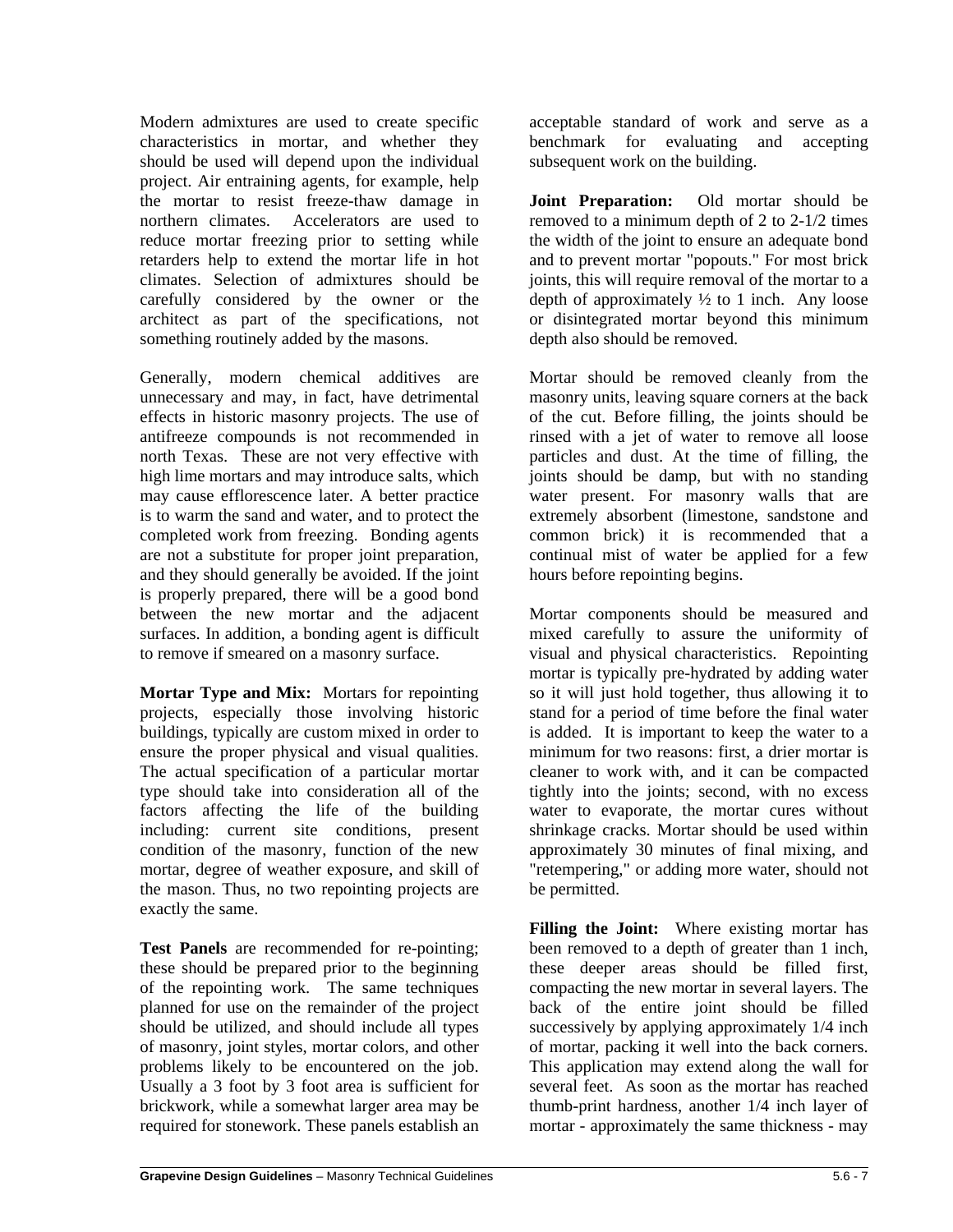be applied. Several layers will be needed to fill the joint flush with the outer surface of the masonry. It is important to allow each layer time to harden before the next layer is applied; most of the mortar shrinkage occurs during the hardening process and layering thus minimizes overall shrinkage.

When the final layer of mortar is thumb-print hard, the joint should be tooled to match the historic joint. Proper timing of the tooling is important for uniform color and appearance. If tooled when too soft, the color will be lighter than expected, and hairline cracks may occur; if tooled when too hard, there may be dark streaks called "tool burning," and good closure of the mortar against the masonry units will not be achieved.

If the old bricks or stones have worn, rounded edges, it is best to recess the final mortar slightly from the face of the masonry. This treatment will help avoid a joint which is visually wider than the actual joint; it also will avoid creation of a large, thin featheredge which is easily damaged, thus admitting water. After tooling, excess mortar can be removed from the edge of the joint by brushing with a natural bristle or nylon brush. Metal bristle brushes should never be used on historic masonry.

**Curing Conditions:** The preliminary hardening of high-lime content mortars takes place fairly rapidly as water in the mix is lost to the porous surface of the masonry and through evaporation. Periodic wetting of the repointed area after the mortar joints are thumb-print hard and have been finish tooled may significantly accelerate the carbonation process. When feasible, misting using a hand sprayer with a fine nozzle can be simple to do for a day or two after repointing. Local conditions will dictate the frequency of wetting, but initially it may be as often as every hour and gradually reduced to every three or four hours.

**Cleaning the Repointed Masonry:** If repointing work is carefully executed, there will be little need for cleaning other than to remove the small amount of mortar from the edge of the joint following tooling. This can be done with a stiff natural bristle or nylon brush after the

mortar has dried, but before it is initially set (1-2 hours). Mortar that has hardened can usually be removed with a wooden paddle or, if necessary, a chisel.

Further cleaning is best accomplished with plain water and natural bristle or nylon brushes. If chemicals must be used, they should be selected with extreme caution. Improper cleaning can lead to deterioration of the masonry units, deterioration of the mortar, mortar smear, and efflorescence. New mortar joints are especially susceptible to damage because they do not become fully cured for several months.

New construction "bloom" or efflorescence occasionally appears within the first few months of repointing and usually disappears through the normal process of weathering. If the efflorescence is not removed by natural processes, the safest way to remove it is by dry brushing with stiff natural or nylon bristle brushes followed by wet brushing. Hydrochloric (muriatic) acid is generally ineffective, and it should not be used to remove efflorescence. It may liberate additional salts, which, in turn, can lead to more efflorescence.

**Surface Grouting** is sometimes suggested as an alternative to repointing brick buildings, in particular. This process involves the application of a thin coat of cement-based grout to the mortar joints and the mortar/brick interface. The change in the joint appearance can alter the historic character of the structure to an unacceptable degree. Surface grouting cannot substitute for the more extensive work of repointing, and it is not a recommended treatment for historic masonry.

**Masonry Joints or Style:** There are a wide variety of masonry joints used in historic buildings – flush, V shaped, concave and rodded, struck, raked, stripped, flushed and rodded, beaded and weathered.

Close examination of the historic masonry wall and the techniques used in the original construction will assist in maintaining the visual qualities of the building. Pointing styles and the methods of producing them should be examined. It is important to look at both the horizontal and